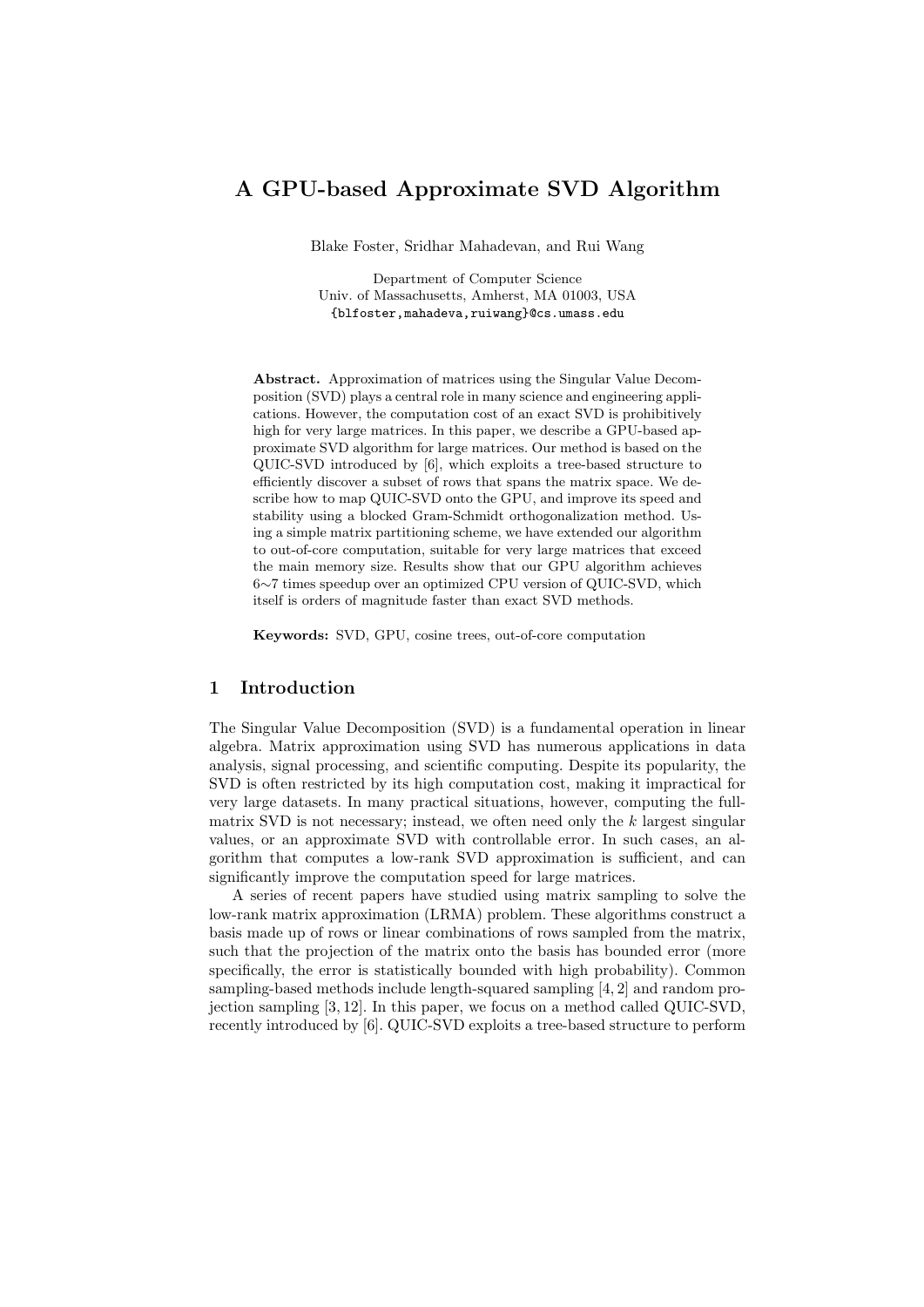#### 2 Blake Foster, Sridhar Mahadevan, Rui Wang

fast sampled-based SVD approximation with automatic error control. The main benefit compared to previous work is that it iteratively selects samples that are both adaptive and representative.

Our goal is to map the QUIC-SVD algorithm onto the graphics processing unit (GPU) to further improve its efficiency. Modern GPUs have emerged as low-cost massively parallel computation platforms that provide very high floating point performance and memory bandwidth. In addition, the availability of high-level programming languages such as CUDA has significantly lowered the programming barrier for the GPU. These features make the GPU a suitable and viable solution for solving many computationally intensive tasks in scientific computing. We describe how we implemented the QUIC-SVD algorithm on the GPU, and demonstrate its speedup (about 6∼7 times) over an optimized CPU version, which itself is orders of magnitude faster than exact SVD methods. We also describe a matrix partitioning scheme that easily adapts the algorithm to out-of-core computation, suitable for very large matrices. We have tested our algorithm on dense matrices up to  $22.000 \times 22.000$ , as reported in Section 3.

Related Work. Acceleration of matrix decomposition algorithms on modern GPUs has received significant attention in recent years. Galoppo et al. [5] reduced matrix decomposition and row operations to a series of rasterization problems on the GPU, and Bondhugula et al. [1] provided a GPU-based implementation of SVD using fragment shaders and frame buffer objects. Since then, the availability of general programming language such as CUDA has made it possible to program the GPU without relying on the graphics pipeline. In [13], a number of matrix factorization methods are implemented using CUDA, including LU, QR and Cholesky, and considerable speedup is achieved over optimized CPU algorithms. GPU-based QR decomposition was also studied by [9] using blocked Householder reflections. Recently, Lahabar et al. [10] presented a GPU-based SVD algorithm built upon the Golub-Reinsch method. They achieve up to  $8\times$  speedup over an Intel MKL implementation running on dual core CPU. Like most existing work (including commercial GPU-based linear algebra toolkit such as CULA [7]), their focus is on solving the exact SVD. In contrast, our goal is to solve approximate SVD on the GPU, which can provide additional performance gain for many large-scale problems in practical applications.

# 2 Algorithm

#### 2.1 Overview

Given an  $m \times n$  matrix A (where n is the smaller dimension), the SVD factors A into the product of three matrices:  $A = U\Sigma V^{T}$  where U and V are both orthogonal matrices  $(U<sup>T</sup>U = I$  and  $V<sup>T</sup>V = I)$  and  $\Sigma$  is a diagonal matrix storing the singular values. An exact SVD takes  $O(mn^2)$  time to compute and thus is expensive for large matrices. To approximate the SVD, we can construct a subspace basis that captures the intrinsic dimensionality of A by sampling rows or taking linear combinations of rows. The final SVD can be extracted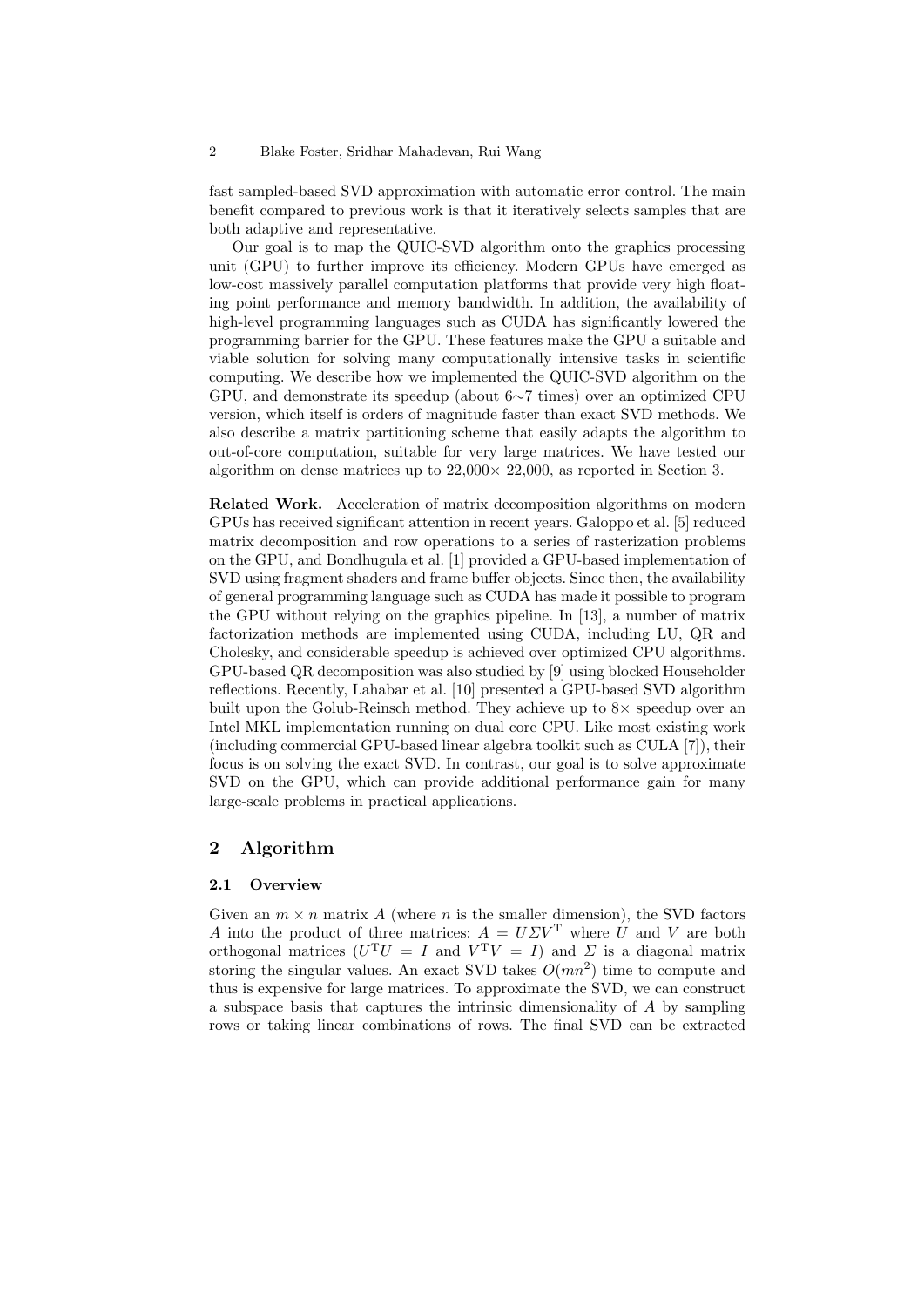

Fig. 1. (a) shows a single cosine tree; (b) shows a set of cosine trees constructed using our partitioning scheme, such that all trees collectively build a common basis set. Yellow arrow indicates the matrix rows that a tree node owns; red arrow indicates a vector inserted into the basis set, which is the mean vector of the rows owned by a node.

by performing an exact SVD on the subspace matrix, which is a much smaller than the original matrix. For example, if the intrinsic dimensionality of A is approximately k, where  $k \ll n$ , the computation cost is now reduced to  $O(mnk)$ .

The QUIC-SVD [6] is a sample-based approximate SVD algorithm. It iteratively builds a row subspace that approximates A with controlled  $L_2$  error. The basis construction is achieved using a binary tree called cosine tree, as shown in Figure 1(a), where each node represents a collection (subset) of the matrix rows. To begin, a root node is built that represents all rows (i.e. the entire matrix  $A$ ), and the mean (average) vector of the rows is inserted into the initial basis set. At each iteration, a leaf node  $n_s$  in the current tree is selected for splitting. The selection is based on each node's estimated error, which predicts whether splitting a node is likely to lead to a maximal reduction in the matrix approximation error. To perform the splitting, a pivot row  $\mathbf{r}_p$  is sampled from the selected node  $n_s$  according to the length-squared distribution. Then,  $n_s$  is partitioned into two child nodes. Each child node owns a subset of rows from  $n_s$ , selected by their dot products with the pivot row. Specifically, rows closer to the minimum dot product value are inserted to the left child, and the remaining are inserted to the right child. Finally, the mean vector of each subset is added to the basis set, replacing the mean vector contributed by the parent node.

Figure  $1(a)$  shows the cosine tree constructed at an intermediate step of the algorithm. Each leaf node represents a subset of rows, and contributes a mean vector to the current basis set. As the tree is split further, the basis set expands. The process terminates when the whole matrix approximation error is estimated to fall below a relative threshold:

$$
||A - \widehat{A}||_F^2 = ||A - A\widehat{V}\widehat{V}^T||_F^2 \le \epsilon ||A||_F^2
$$

where  $\hat{V}$  is the approximate row basis set constructed using the algorithm,  $\hat{A} =$  $A\hat{V}\hat{V}^{\text{T}}$  is the reconstructed matrix with the approximate SVD, and  $\lVert \cdot \rVert_F$  denotes the Frobenius norm. This error is calculated using a Monte Carlo estimation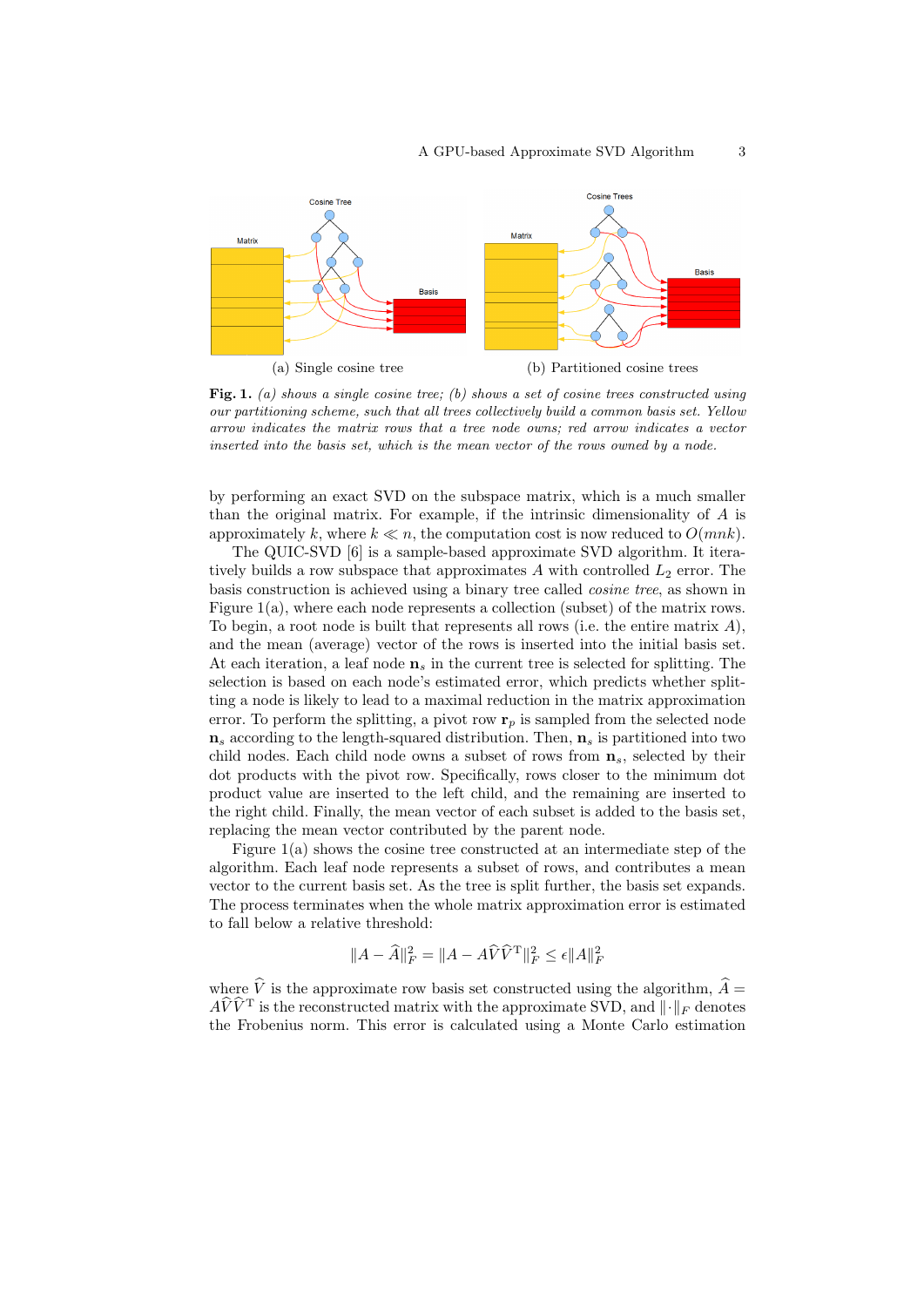#### 4 Blake Foster, Sridhar Mahadevan, Rui Wang

routine, which estimates the projection error of A onto the row basis set  $\hat{V}$ . The error estimation routine returns an error upper bound with confidence  $1 - \delta$ , where  $\delta$  is an adjustable parameter. Therefore, when  $\delta$  is small, the error is bounded by the returned value with high probability.

The Monte Carlo estimation works as follows. First, randomly select s rows from the matrix using length-squared distribution, where s is logarithmic to the number of rows. Second, project each selected row  $\mathbf{r}_i$  to the current basis set  $\hat{V}$ , calculate the squared length of the projection  $\|\mathbf{r}_i\hat{V}\|_F^2$ , and divide it by the probability of selecting that row (recall the probability is proportional to the squared length of that row). This results in a weighted squared magnitude  $wSqMag_i$  for each selected row. Intuitively, if a row is well represented by the basis  $\dot{V}$ , the projection will preserve its squared magnitude. Finally, the mean and variance of  $wSqMag_i$  is used to model the statistics of all rows in A projected onto  $\hat{V}$ , from which the error bound can be calculated. Details can be found in [6].

This Monte Carlo estimation routine is also used to estimate the error contributed by a node, in order to prioritize the selection of nodes for splitting. Intuitively, nodes with large error are not well-approximated by the current basis, and thus splitting them is likely to yield the largest benefit.

Whenever a vector is inserted into the basis set, it is orthogonalized against the existing basis vectors using Gram-Schmidt orthogonalization. This is necessary for the Monte Carlo error estimation and SVD extraction. Once the tree building terminates, the current basis set accurately captures the row subspace of A, and the final SVD can be extracted from the basis set by solving a much smaller SVD problem.

In summary, the main computation loop involves the following steps: 1) select a leaf node with the maximum estimated error; 2) split the node and create two child nodes; 3) the mean vector of each child is inserted into the basis set and orthonormalized (while the one contributed by the parent is removed); 4) estimate the error of each child node; 5) estimate the error of the whole matrix approximation, and terminate when it's sufficiently small. For more details, we refer the reader to [6].

#### 2.2 GPU Implementation

We implemented QUIC-SVD using the CUDA programming language, in conjunction with the CULA [7] library to extract the final SVD. We found that most of the computation is spent on the following two parts: 1) computing vector inner products and row means for node splitting; 2) Gram-Schmidt orthogonalization. Therefore in the following we focus on discussing these two parts. The computation for each tree node is spread across the entire GPU device. Note that as we assume the input matrix is low-rank, the number of nodes we need to create is small relative to the matrix dimensions.

When we split a node, we need to compute the inner product of every row with the pivot row (which is selected by sampling length-squared distribution of the rows). Since a node does not necessarily span contiguous rows, we could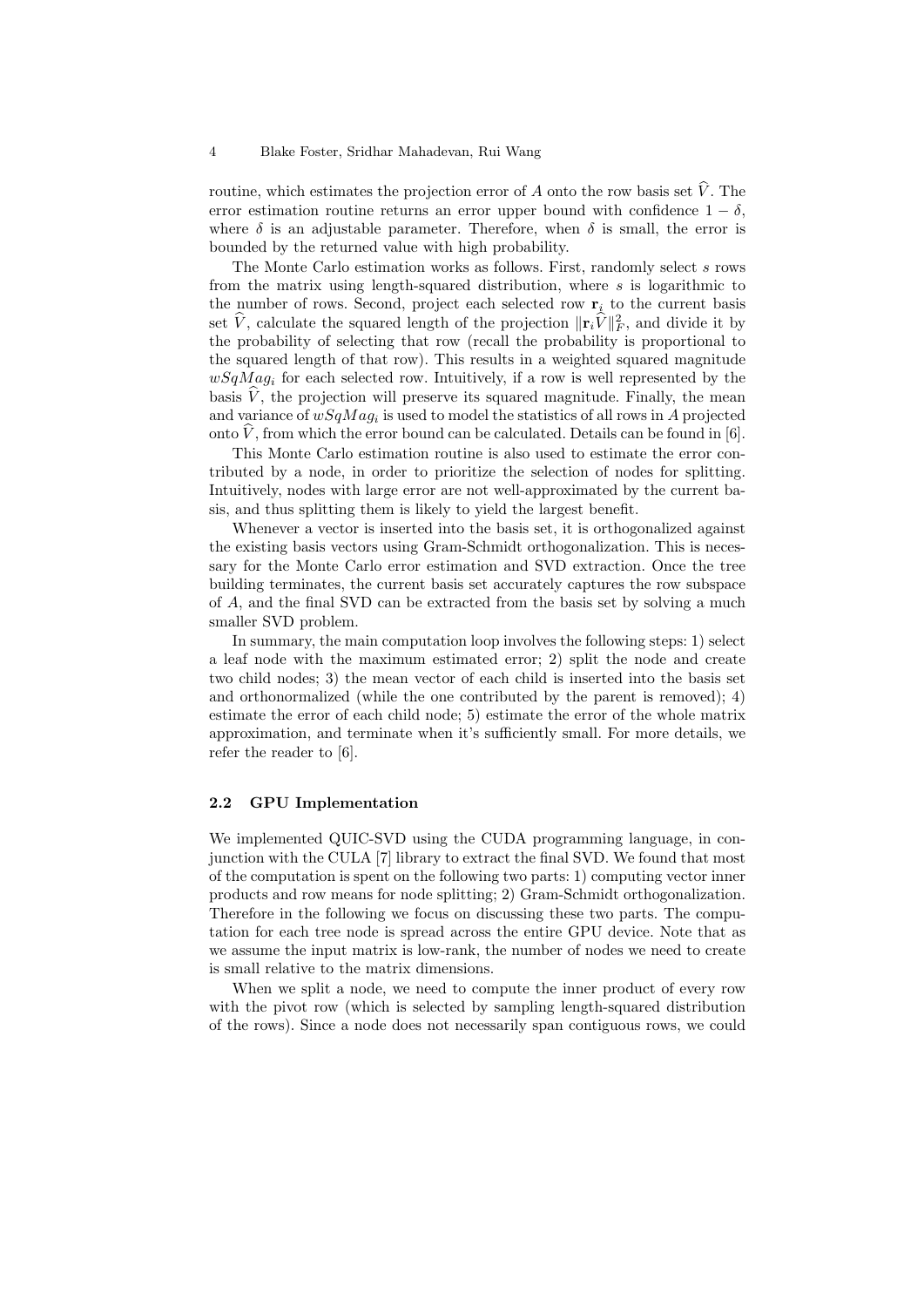not use a simple matrix-vector multiplication call to accomplish this step. Rearranging the rows of each node into contiguous chunks after each split was not an option, as this would incur excessive memory traffic. Instead, we maintain an index array at each node to point to the rows that the node owns, and then use a custom CUDA kernel to compute all inner products in parallel. To maintain memory coherence, we assign each CUDA block to a row. Thus all threads in a block cooperatively work on a single row, which is stored contiguously in memory. Next, the rows are split into two subsets based on their inner products with the pivot row. Specifically, we first use a parallel reduction to compute the minimum and maximum inner product values, then assign a subset label to each row based on whether its inner product value is closer to the minimum or maximum. For each subset we again use a custom CUDA kernel to compute the mean vector, which will be inserted into the basis set.

When we add a new mean vector to the basis, it must be orthonormalized with respect to the existing basis vectors with the Gram-Schmidt process. Given a set of orthonormal basis vectors  $v_1, ..., v_k$  and a new basis vector r, the classical Gram-Schmidt process would compute

$$
\mathbf{r}' = \mathbf{r} - p_{\mathbf{v}_1}(\mathbf{r}) - \dots - p_{\mathbf{v}_k}(\mathbf{r}), \text{ and } \mathbf{v}_{k+1} = \mathbf{r}' / \|\mathbf{r}'\|
$$

where  $p_{\mathbf{v}}(\mathbf{r}) = (\mathbf{r} \cdot \mathbf{v}) \mathbf{v}$  denotes the projection of r onto v. Both the projection and subtraction can be done in parallel, but the numerical stability is poor. The modified Gram-Schmidt process subtracts the projection vector sequentially:

$$
\mathbf{r}_1 = \mathbf{r} - p_{\mathbf{v}_1}(\mathbf{r}); \quad \mathbf{r}_2 = \mathbf{r}_1 - p_{\mathbf{v}_2}(\mathbf{r}_1); \quad \dots \quad \mathbf{r}' = \mathbf{r}_k = \mathbf{r}_{k-1} - p_{\mathbf{v}_k}(\mathbf{r}_{k-1})
$$

This is mathematically the same, but the numerical stability is improved greatly. Unfortunately, this formulation serializes the computation and cannot be easily parallelized.

To exploit the benefits of both, we propose to use a blocked Gram-Schmidt process [8], which involves partitioning the basis vectors into  $\kappa$  blocks (subsets). Within each block, we use the classical Gram-Schmidt to gain parallelism; and across blocks we use the modified Gram-Schmidt to gain numerical stability. Specifically, assume the current set of basis vectors is partitioned into the following  $\kappa$  blocks:  $V_1, ..., V_{\kappa}$  ( $\kappa \ll k$ ). We will then compute

$$
\mathbf{u}_1 = \mathbf{r} - \mathrm{GS}(\mathbf{r},V_1), \, \mathbf{u}_2 = \mathbf{u}_1 - \mathrm{GS}(\mathbf{u}_1,V_2), \, ... \, \mathbf{u}_\kappa = \mathbf{u}_{\kappa-1} - \mathrm{GS}(\mathbf{u}_{\kappa-1},V_\kappa) = \mathbf{r}'
$$

where  $GS(\mathbf{u}, V)$  denotes the standard Gram-Schmidt orthogonalization of  $\mathbf{u}$  with respect to basis subset V. Note that when  $\kappa = 1$  or  $\kappa = k$ , the algorithm degenerates to the classical or the modified Gram-Schmidt respectively. We set  $\kappa$  such that each block contains approximately 20 basis vectors, and we have found that this provides a good tradeoff between speed and numerical stability.

Among the other steps, the Monte Carlo error estimation is straightforward to implement on the GPU; selecting a splitting node is achieved with a priority queue [6] maintained on the CPU; and the extraction of the final SVD is performed with the CULA toolkit. The cost of SVD extraction is insignificant as it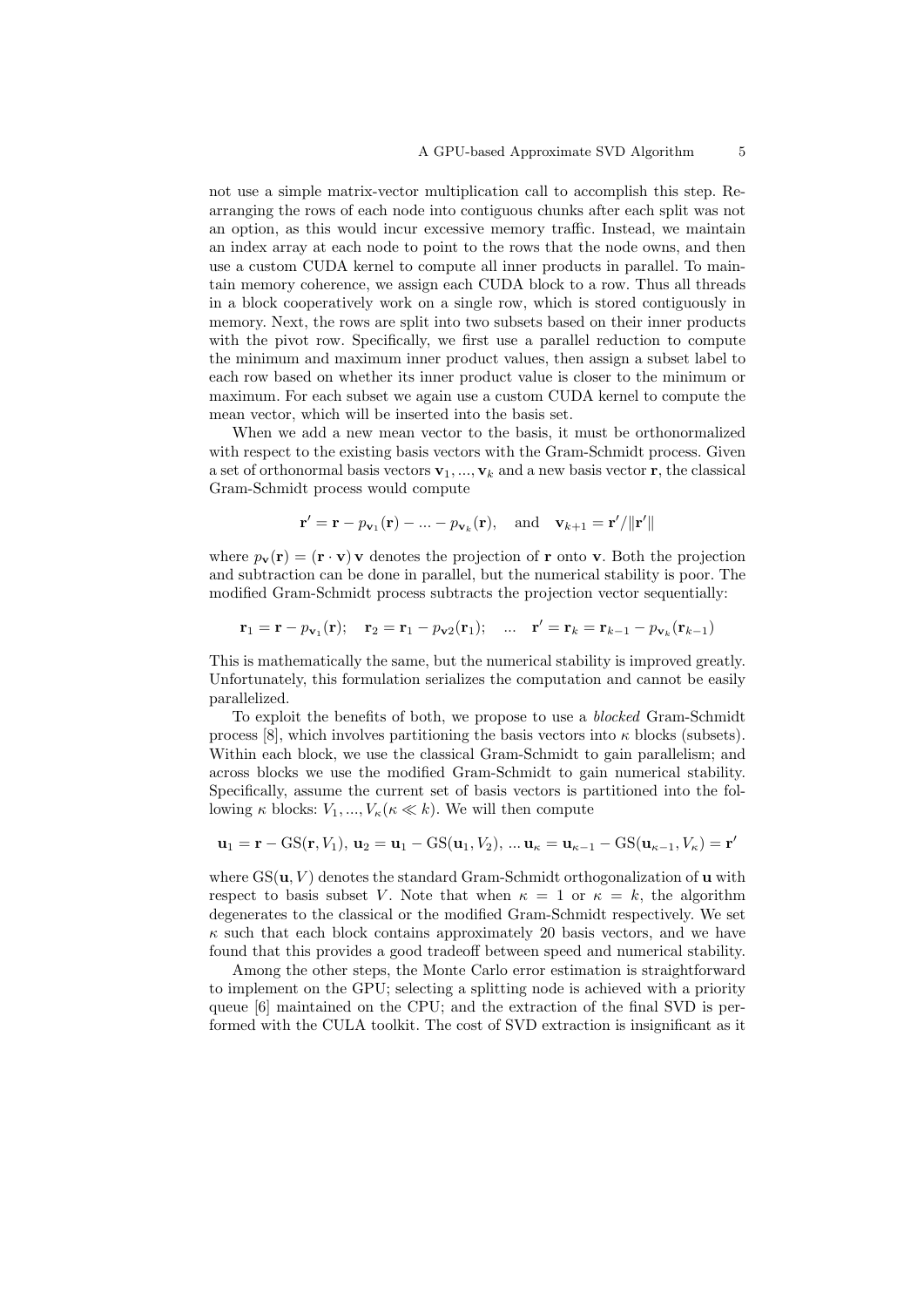only involves computing the SVD of a  $k \times k$  matrix. The priority queue is implemented on the CPU because it's inefficient to implement such a data structure on the GPU. Moreover, as the priority queue requires only a small amount of data to be transferred between the CPU and GPU, it incurs very little overhead.

#### 2.3 Partitioned Version

To accommodate large datasets, we introduce a partitioned version of the algorithm that can process matrices larger than GPU or even main memory size. While the original QUIC-SVD algorithm [6] did not consider out-of-core computation, we found that the structure of the cosine tree lends itself naturally to partitioning. To begin, we split the matrix A into s submatrices  $A_1, ..., A_s$ , each containing  $[m/s]$  consecutive rows from A. Next, we run QUIC-SVD on each submatrix  $A_i$  sequentially. A naive algorithm would then simply merge the basis set constructed for each submatrix  $A_i$  to form a basis for the whole matrix. While this would give correct results, it would introduce a lot of redundancy (as each basis set is computed independently), and consequently reduce efficiency.

We make a small modification to the algorithm to eliminate redundancy. We build an individual cosine tree for each submatrix  $A_i$ , but all submatrices share a common basis set. The algorithm processes the submatrices sequentially in order. When processing submatrix  $A_i$ , the corresponding matrix rows are loaded into GPU memory, and a new cosine tree is constructed. The basis set from previous submatrices is used as the initial basis. If the error estimated from this basis is already below the given threshold, the algorithm will stop immediately and proceed to the next submatrix. Intuitively this means submatrix  $A_i$  is already well represented by the current basis set, hence no update is necessary. Otherwise, the algorithm processes  $A_i$  in the same way as the non-partitioned version, and the basis set is expanded accordingly. Once we are done with the current submatrix, the GPU memory storing the matrix rows is overwritten with the next submatrix.

After a complete pass through every submatrix, we observe that the whole matrix approximation error is equal to the sum of the each subset's approximation error, which is bounded by the given relative error threshold. In other words:

$$
||A - \widehat{A}||_F^2 = \sum_{i=1}^s ||A_i - \widehat{A}_i||_F^2 \le \sum_{i=1}^s \epsilon ||A_i||_F^2 = \epsilon ||A||_F^2
$$

where  $\hat{A}_i = A_i \hat{V} \hat{V}^T$  is the submatrix  $A_i$  reconstructed using the row basis V. The equalities in the above equation hold due to the definition of the squared Frobenius norm, which sums over the squares of individual elements. Thus by controlling the relative error of each submatrix, we can bound the error of the whole matrix in the end. Figure 1(b) shows an example of three cosine trees sharing a common basis.

Note that by using partitioning, only a fraction of the matrix data are loaded to GPU memory at a time, allowing for out-of-core computation. However, a downside with this method is that it serializes the processing of submatrices, thus is not suitable for parallel computation on multiple GPU devices. One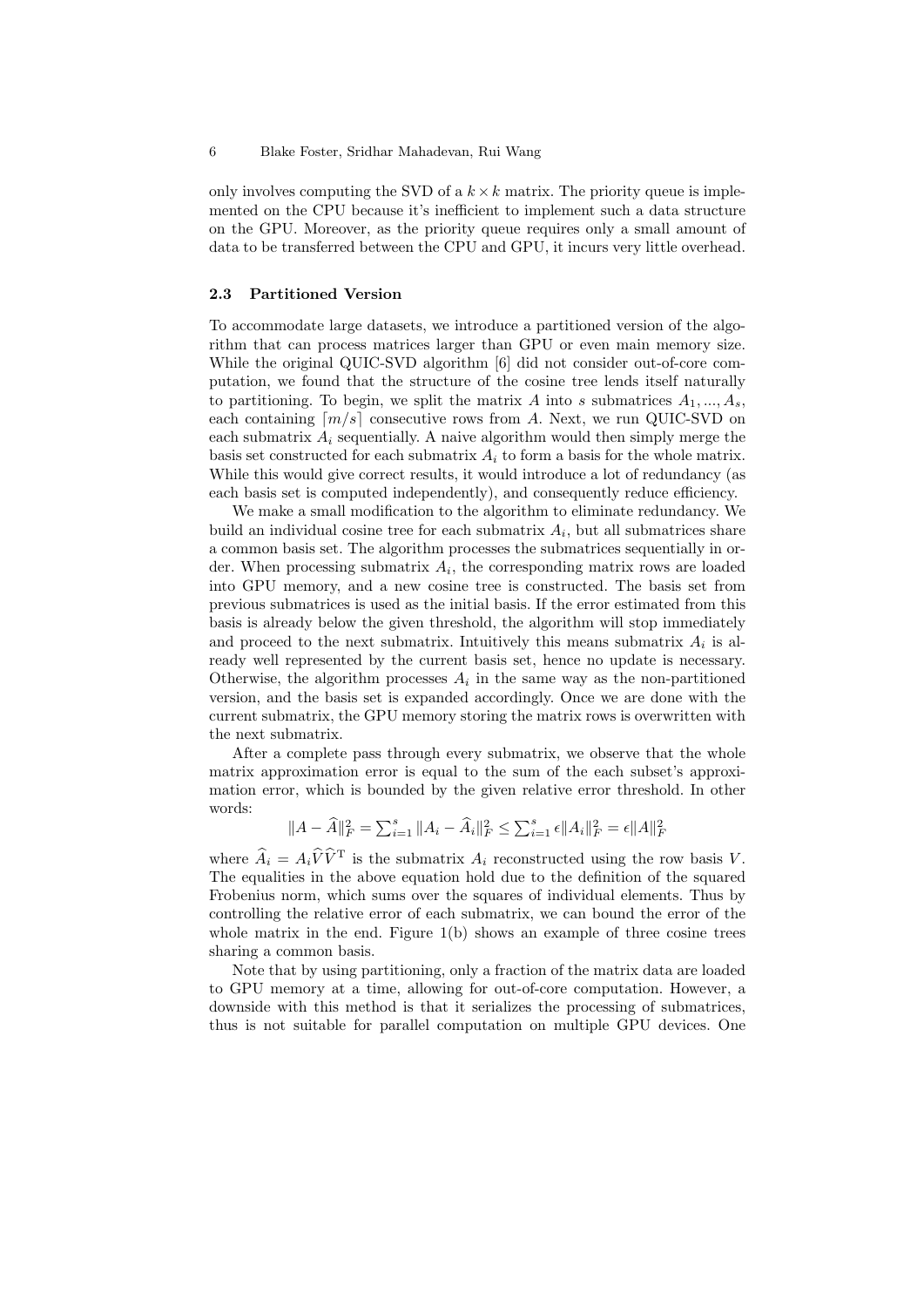

(b) Plots of speedup factors comparing each pair of algorithms.

Fig. 2. Performance and speedup comparisons for the following three algorithms: CPU QUIC-SVD, GPU QUIC-SVD, and MATLAB's svds. The input matrices are randomly generated with size ranging from  $1000^2$  to  $7500^2$  and rank ranging from 100 to 1000.

approach to address this issue would be to process one submatrix independently on each GPU, and then merge the results on a single GPU. The merging step is essentially performing another QUIC-SVD. The related error analysis of this approach remains for future work.

**SVD Extraction** Given a matrix  $A \in \mathbb{R}^{m \times n}$  and a basis  $\widehat{V} \in \mathbb{R}^{n \times k}$ , QUIC's SVD-extraction procedure first projects A onto the basis, resulting in an  $m \times k$ matrix  $P = A\hat{V}$ . It then computes an exact SVD on the  $k \times k$  matrix  $P^{T}P$ , resulting in  $U' \Sigma' V'^T = P^T P$ . Note that this step can be replaced by an eigendecomposition of P. Finally, the approximate SVD of A is extracted as  $V = \hat{V}V'$ ,  $\Sigma = \sqrt{\Sigma'}$ , and  $U = PV'\Sigma^{-1}$ .

We assume that P can fit in memory, since  $k \ll n$ . The matrix A cannot fit in memory, so we once again load A into memory one block at a time. Given a block  $A_i$ , the corresponding block of  $P_i \subset P$  is  $A_iV$ . After we have completed a pass over all of  $A$ , the entire  $P$  is in memory. We then proceed with the rest of the computation as described above.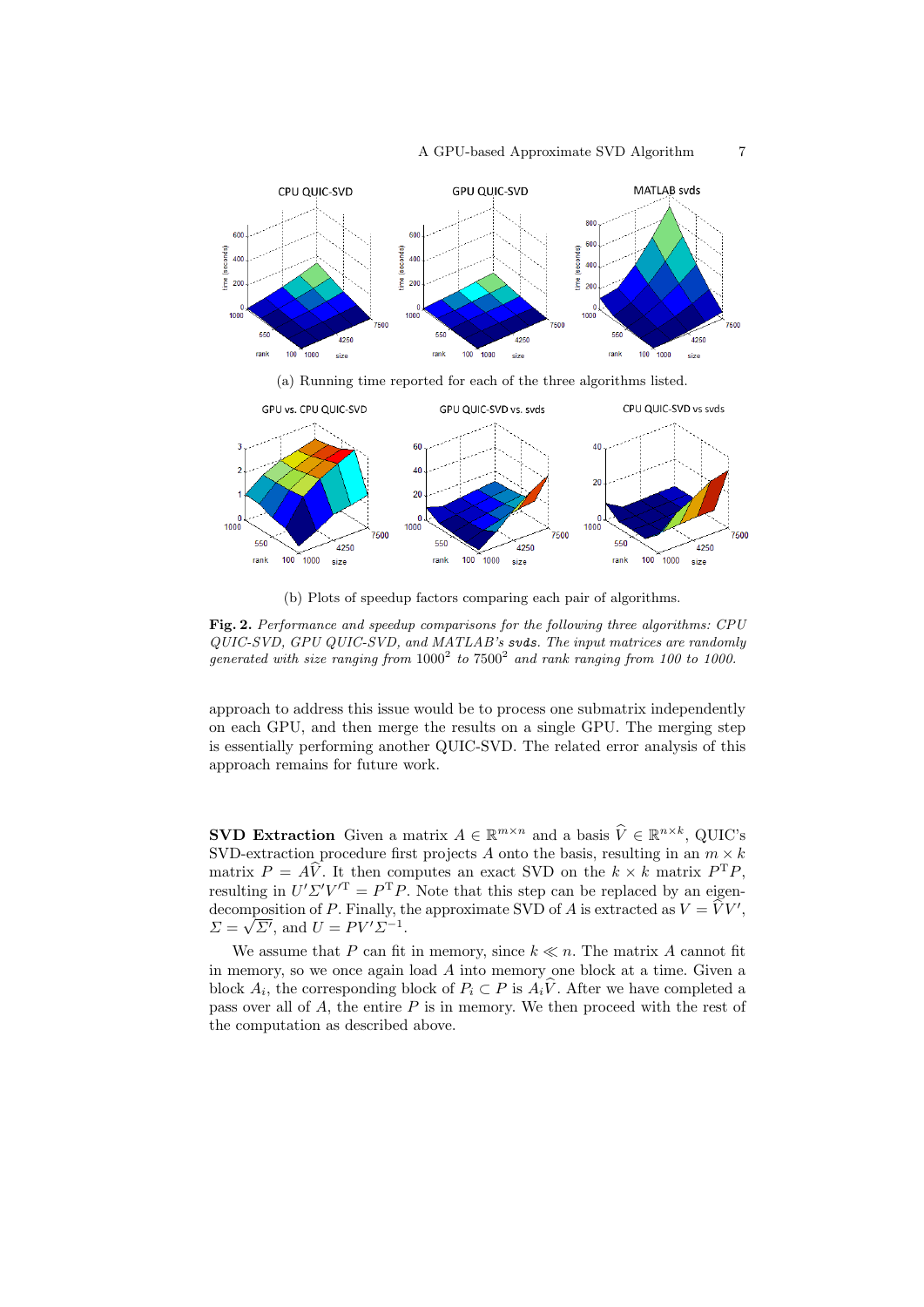## 3 Results

For testing and evaluation, we compared results of our GPU-based algorithm to the following three implementations: 1) a multi-threaded CPU version of QUIC-SVD; 2) MATLAB svds routine; and 3) the Tygert SVD [11], which is a fast CPU-based approximate SVD algorithm built upon random projection. To make fair comparisons, we have optimized the CPU version as much as we can. We used Intel Math Kernel Library for linear algebra operations and OpenMP for all applicable loops. In each test case, we plot the running time as well as the speedup over a range of matrix sizes and ranks. We use random matrices for testing. Given a rank k and size n, we first generate an  $n \times k$  matrix and a  $k \times n$ matrix filled with uniform random numbers between  $[-1, 1]$ ; we then multiply them to obtain an  $n \times n$  matrix of rank k. Our experimental results were collected on a PC with an Intel Core i7 2.66 GHz CPU (which has 8 hyperthreads), 6 GB of RAM, and an NVIDIA GTX 480 GPU. Both the CPU and GPU algorithms use double-precision arithmetic. For QUIC-SVD, we set the relative error threshold  $\epsilon = 10^{-12}$ , and  $\delta = 10^{-12}$  (in Monte Carlo error estimation) for all experiments. All timings for the GPU implementation includes both the data transfer time (to and from the GPU) and actual computation time (on the GPU).

Figure 2(a) shows a performance comparison of our GPU implementation vs. the CPU implementation of QUIC-SVD as well as MATLAB svds. The matrix size ranges from  $1,000^2$  to  $7,500^2$  (the largest that svds could handle on our system), and the matrix rank ranges from 100 to 1000. All three algorithms were run with the same input and similar accuracy, measured by the  $L_2$  error of SVD approximation. Figure 2(b) plots the speedup factor for the same tests. In addition, we show the speedup factor of the CPU version of QUIC-SVD over svds. We observe that the CPU QUIC-SVD is up to 30 times faster than svds, and our GPU implementation is up to 40 times faster. In both cases, the maximum speedup is achieved under a large and low-rank matrix. This makes sense because matrices with lower ranks favor the QUIC-SVD algorithm. From this plot we can see that the speedup primarily comes from the QUIC-SVD algorithm itself. If we compare the GPU and the CPU versions of QUIC-SVD alone, the maximum speedup of the GPU version is about 3 times (note that the two have their peak performances at different points). Although this is a moderate speedup, it will become more significant for larger matrices (shown below), as the GPU's parallelism will be better utilized.

Figure 3(a) shows a performance comparison of our GPU and CPU implementations to Tygert SVD [11], which is a very fast approximate SVD algorithm that exploits random projection. Here we set the size of the test matrices to range from  $1,000^2$  to  $22,000^2$ , and the rank to range from 100 to 1000. As a  $22,000^2$ (double precision) matrix is too large to fit in GPU memory, we used our partitioned version with 4 partitions. Again all three algorithms were run with the same input and comparable accuracy. Figure 3(b) plots the speedup factor for each pair of the tests. Note that the CPU version and Tygert algorithm have comparable performance, while the GPU version is up to 7 times faster than either. Although the GPU version does not perform as well on small matrices due

<sup>8</sup> Blake Foster, Sridhar Mahadevan, Rui Wang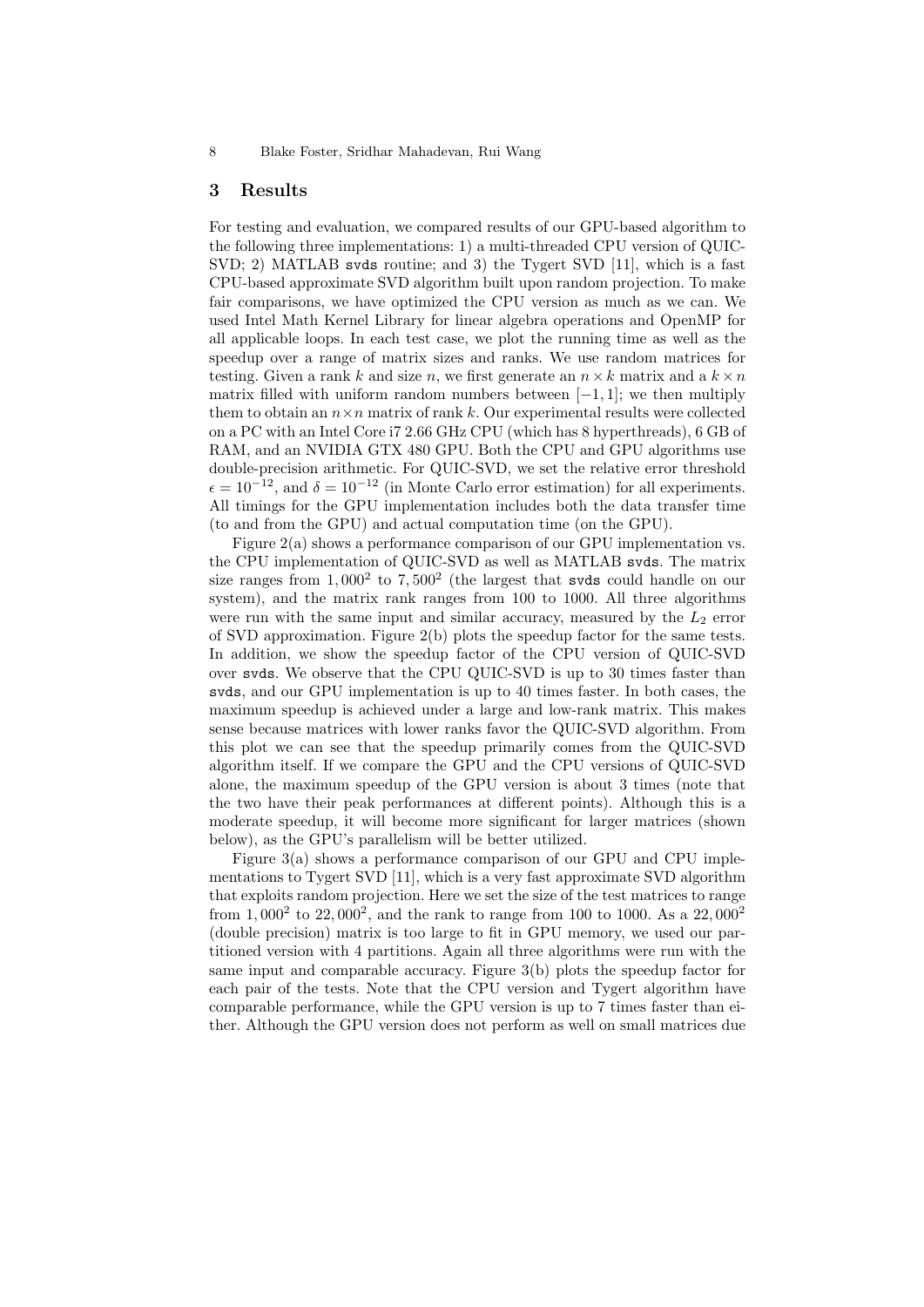

(a) Running time reported for each of the three algorithms listed.



(b) Plots of speedup factors comparing each pair of algorithms.

Fig. 3. Performance and speedup comparison for the following three algorithms: CPU QUIC-SVD, GPU QUIC-SVD, and Tygert SVD. The input matrices are randomly generated with size ranging from  $1000^2$  to  $22000^2$  and rank ranging from 100 to 1000.

to the data setup and transfer overhead, its benefits are evident for large-scale matrices.

# 4 Conclusions and Future Work

In summary, we have presented a GPU-based approximate SVD algorithm. Our method builds upon the QUIC-SVD algorithm introduced by [6], which exploits a tree-based structure to efficiently discover the intrinsic subspace of the input matrix. Results show that our GPU algorithm achieves 6∼7 times speedup over an optimized CPU implementation. Using a matrix partitioning scheme, we have extended our algorithm to out-of-core computation, suitable for very large matrices.

In ongoing work, we are modifying our GPU algorithm to work with sparse matrices. This is important as large-scale matrices tend to be sparse. We will also test our algorithm in practical applications. One application we are particularly interested in is extracting singular vectors from large graph Laplacians. This is instrumental for certain machine learning problems such as manifold alignment